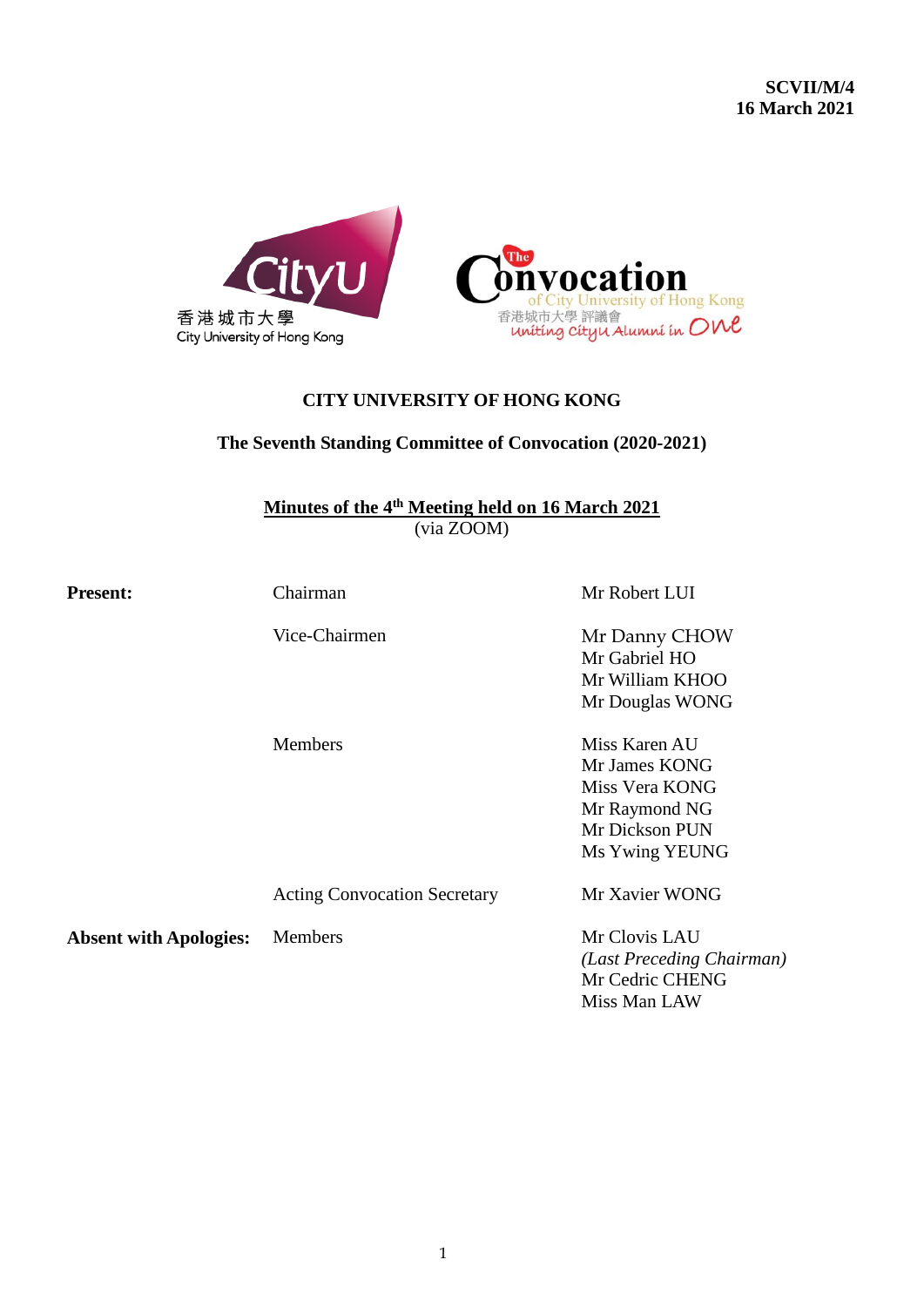### **CONFIRMATION OF LAST MINUTES**

 $M<sub>1</sub>$ Minutes of the 3<sup>rd</sup> SC meeting was **CONFIRMED**.

### **CHAIRMAN'S REPORT**

#### **1. Updates on University engagements**

**1.1 2 nd & 3rd Selection Panel Meetings and panel interviews for Teaching Excellence Awards (TEA) 2020/21 (23 Nov, 9 Dec 2020 & 2 Feb 2021)** (SCVII/M/3/M4)

 $M<sub>2</sub>$ The selection process for TEA 2020/21 came to the final stage Ywing YEUNG Completed and all interviews with nominees were completed. Ms Ywing YEUNG **REPRESENTED** the Convocation to attend the meetings and shared her opinions with the panel. The results would be released by the University in due course.

### **1.2 Community Relations Committee (CRC) meetings (8 Dec 2020 & 4 Feb 2021)**

M3 (Confidential information)

# **MATTERS ARISING FROM LAST MEETING**

#### **2. Convocation virtual cultural tour (26 Nov 2020)**

- M4 The webinar was presented by an MA Chinese CityU alumnus Ywing YEUNG Completed George WAN and chaired by Ms Ywing YEUNG. The speaker introduced the cultural heritage and landscape of Yau Ma Tei at the virtual tour for some 50 participants. Positive response was received and the webinar motivated alumni to learn more about Convocation. Ms Ywing YEUNG **THANKED** Mr James KONG for his technical support onsite for this first Convocation webinar activity.
- $M<sub>5</sub>$ Mr George WAN was very supportive and **SUGGESTED** All organising similar topics for alumni. **Noted**

#### **3. Convocation online parents' talk (27 Feb 2021)**

- M6 The second webinar on early childhood education was presented by Ms Yuki WONG, a registered social worker and CityU alumna, and chaired by Ms Ywing YEUNG. Some 30 participants joined the webinar and positive feedback was received. Ywing YEUNG Completed
- M7 Ms Yuki WONG indicated that she would be pleased to All conduct similar workshops and courses for CityU alumni. Noted

2

Secretariat

Completed